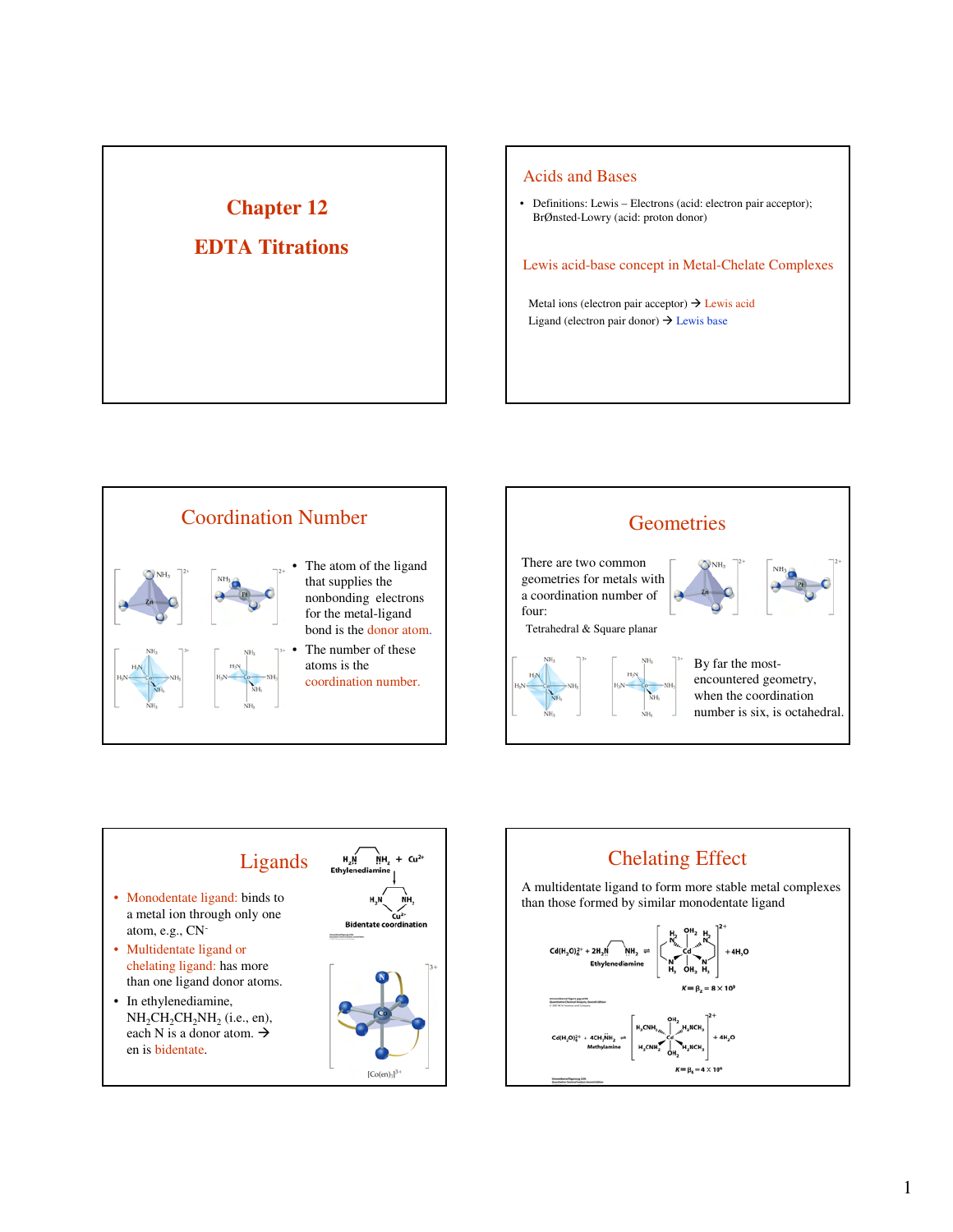







### EDTA Complexes

• EDTA forms 1:1 complexes with most metals (Not with Group 1A metals)

*n*

- EDTA complexes are usually stable water soluble complexes with high formation constants
- **Formation constant**,  $K_f$ , (or **stability constant**):

$$
M^{n+} + Y^{4-} \leftrightarrow MY^{n-4} \qquad K_f = \frac{[MY^{n-4}]}{[M^{n+}][Y^{4-}]}
$$

• *K<sup>f</sup>* could have been defined for any form of EDTA

| Ion                                                  | log K <sub>e</sub> | Ion                                                         | log K <sub>r</sub>                                                                                                                              | Ion        | $log K_t$ |
|------------------------------------------------------|--------------------|-------------------------------------------------------------|-------------------------------------------------------------------------------------------------------------------------------------------------|------------|-----------|
| Li <sup>+</sup>                                      | 2.95               | $V^{3+}$                                                    | 25.9 <sup>o</sup>                                                                                                                               | $\Pi^{1+}$ | 35.3      |
| Na+                                                  | 1.86               | $Cr^{3+}$                                                   | 23.4 <sup>a</sup>                                                                                                                               | $Bi3+$     | $27.8^o$  |
| $K^+$                                                | 0.8                | $Mn^{3+}$                                                   | 25.2                                                                                                                                            | $Ce^{3+}$  | 15.93     |
| $Be2+$                                               | 9.7                | $Fe3+$                                                      | 25.1                                                                                                                                            | $Pr^{3+}$  | 16.30     |
| $Mg^{2+}$                                            | 8.79               | $Co3+$                                                      | 41.4                                                                                                                                            | $Nd^{3+}$  | 16.51     |
| $Ca2+$                                               | 10.65              | $Zr^{++}$                                                   | 29.3                                                                                                                                            | $Pm^{3+}$  | 16.9      |
| $Sr^{2+}$                                            | 8.72               | $Hf^{4+}$                                                   | 29.5                                                                                                                                            | $Sm^{3+}$  | 17.06     |
| $Ba2+$                                               | 7.88               | $VO2+$                                                      | 18.7                                                                                                                                            | $Eu3+$     | 17.25     |
| $Ra^{2+}$                                            | 7.4                | VO:                                                         | 15.5                                                                                                                                            | $Gd^{1+}$  | 17.35     |
| $Sc^{3+}$                                            | $23.1^{\circ}$     | Ag <sup>+</sup>                                             | 7.20                                                                                                                                            | $Tb^{1+}$  | 17.87     |
| $V^{1+}$                                             | 18.08              | T1+                                                         | 6.41                                                                                                                                            | $Dv^{3+}$  | 18.30     |
| $La^{3+}$                                            | 15.36              | $Pd^{2+}$                                                   | 25.6°                                                                                                                                           | $Ho^{1+}$  | 18.56     |
| $V^{2+}$                                             | $12.7^e$           | $Zn^{2+}$                                                   | 16.5                                                                                                                                            | $Er3+$     | 18.89     |
| $Cr^{2+}$                                            | 13.6°              | $Cd2+$                                                      | 16.5                                                                                                                                            | $Tm^{3+}$  | 19.32     |
| $Mn^{2+}$                                            | 13.89              | $Hg^{2+}$                                                   | 21.5                                                                                                                                            | $Yb^{1+}$  | 19.49     |
| $Fe2+$                                               | 14.30              | $Sn^{2+}$                                                   | 18.3 <sup>b</sup>                                                                                                                               | $Lu^{3+}$  | 19.74     |
| $Co2+$                                               | 16.45              | $Pb^{2+}$                                                   | 18.0                                                                                                                                            | $Th4+$     | 23.2      |
| $Ni2+$                                               | 18.4               | $Al^{3+}$                                                   | 16.4                                                                                                                                            | $114+$     | 25.7      |
| $Cu2+$                                               | 18.78              | $Ga1+$                                                      | 21.7                                                                                                                                            |            |           |
| $Ti3+$                                               | 21.3               | $In3+$                                                      | 24.9                                                                                                                                            |            |           |
| and ionic strength 0.1 M unless otherwise indicated. |                    |                                                             | NOTE: The stability constant is the equilibrium constant for the reaction $M^{**} + Y^{+-} = M Y^{++}$ . Values in table apply at $25^{\circ}C$ |            |           |
| a. $20^{\circ}$ C, ionic strength = 0.1 M.           |                    | b. $20^{\circ}$ C, ionic strength - 1 M.                    |                                                                                                                                                 |            |           |
|                                                      |                    | NIST Standard Reference Database 46, Gaithersburg, MD 2001. | SOURCE: A. E. Martell, R. M. Smith, and R. J. Motekaitis, NIST Critically Selected Stability Constants of Metal Complexes,                      |            |           |
| <b>Table 12-2</b>                                    |                    |                                                             |                                                                                                                                                 |            |           |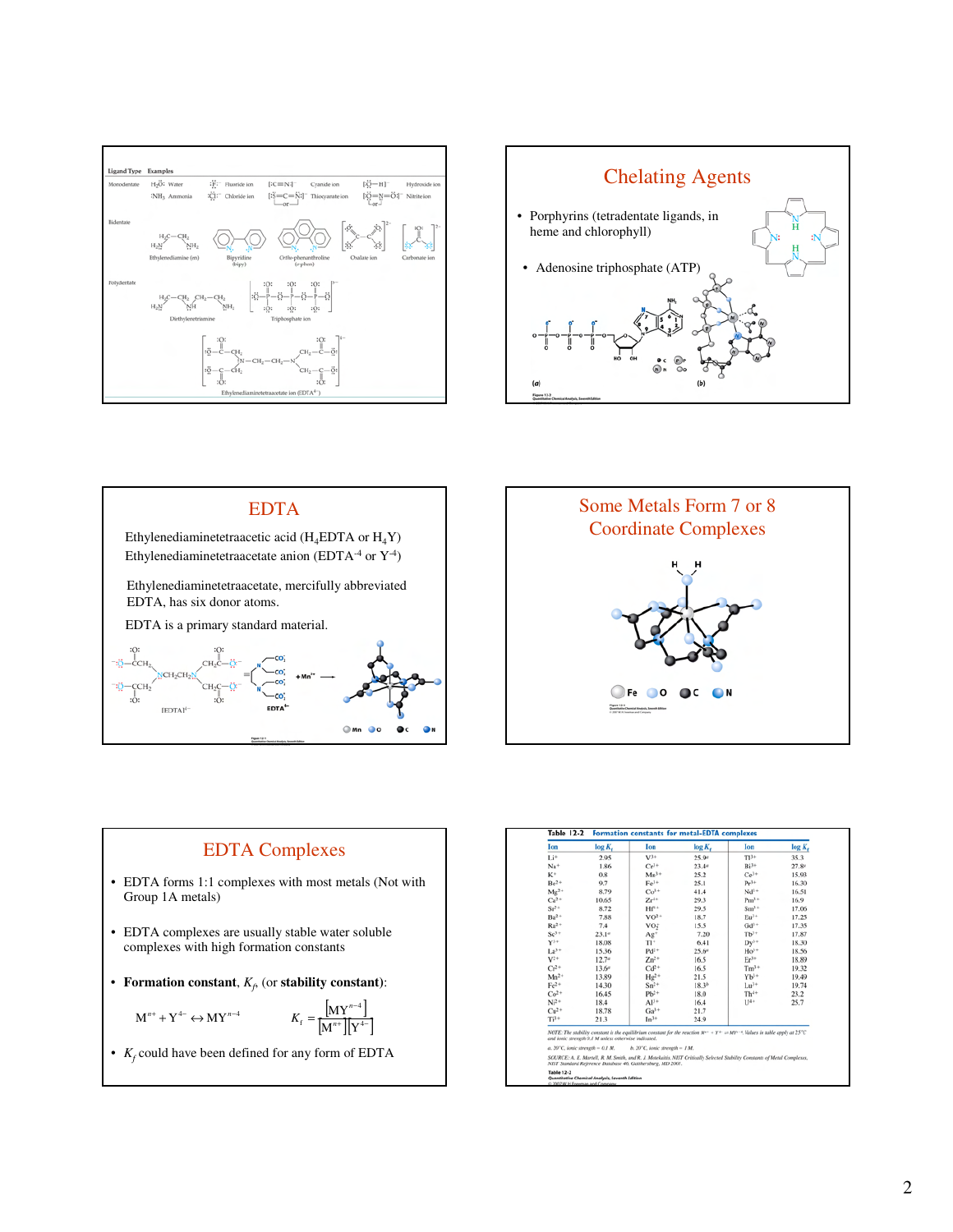









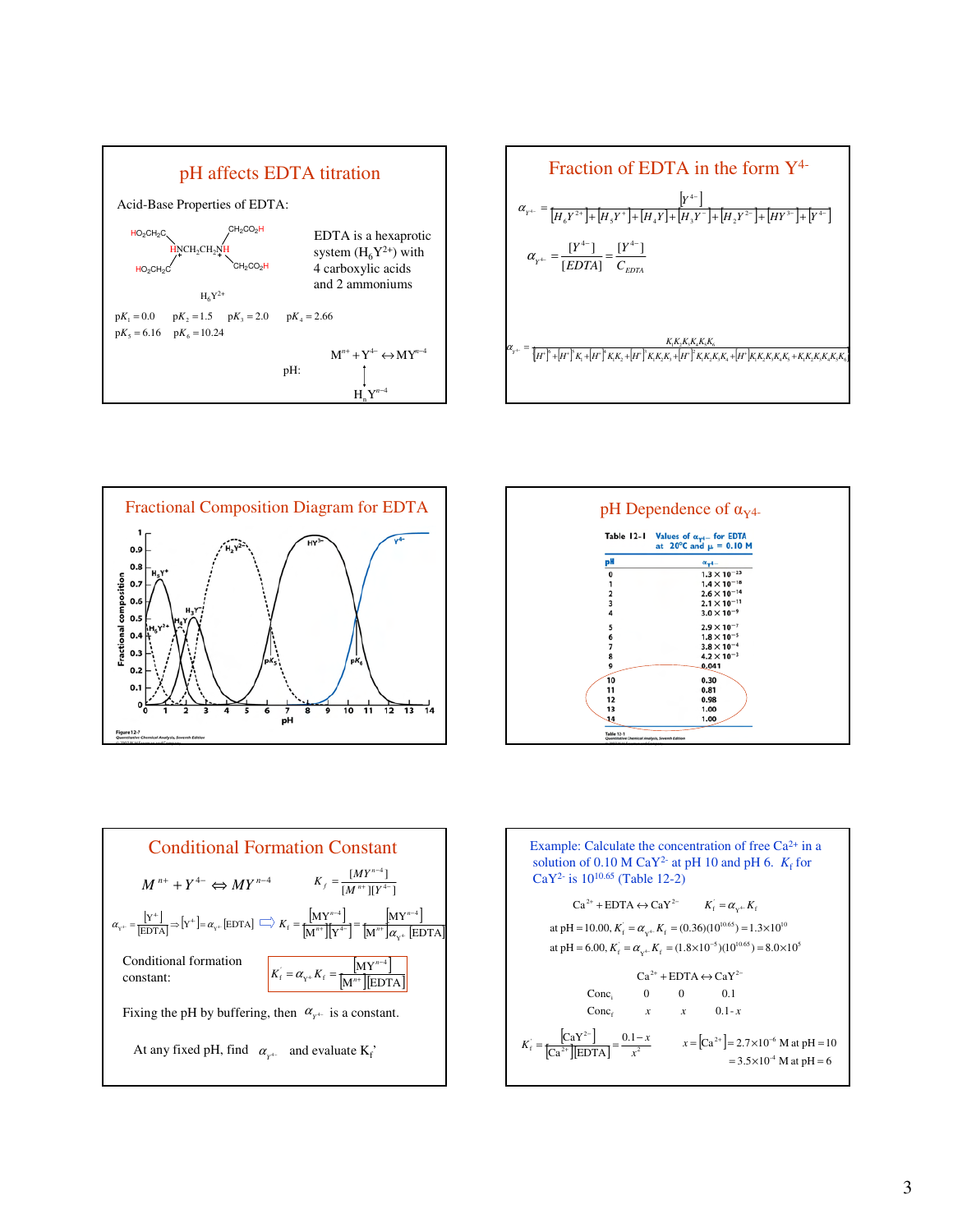

### EDTA Titration Curve

**EXAMPLE:** Derive a titration curve for the titration of 50.0 mL of  $0.040$  M Ca<sup>2+</sup> (buffered at pH=10) with 5.00, 25.00, and 26.00 mL of 0.080 M EDTA.

> $K_{\rm f} = \alpha_{\gamma^{4-}} K_{\rm f} = 0.30*10^{10.65} = 1.3 \times 10^{10}$  $Ca^{2+} + EDTA \rightarrow CaY^{2-}$

At equivalence point, Vol. of EDTA = 25.0 mL

| 5.00 ml.    | Before the equivalence point |
|-------------|------------------------------|
| $25.00$ ml, | At the equivalence point     |
| $26.00$ ml, | After the equivalence point  |